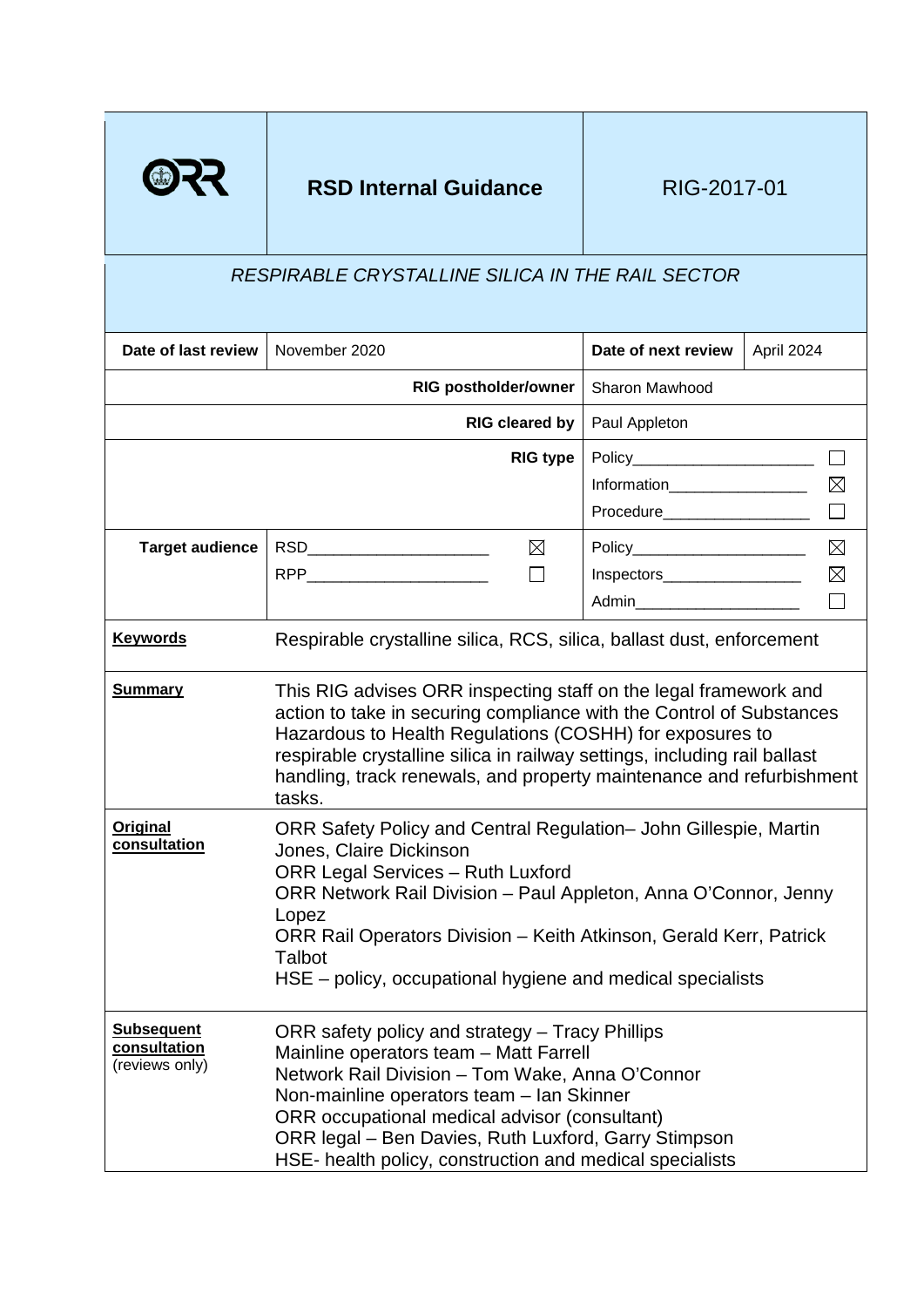| <b>Detail</b> | <b>Introduction</b>                                                                                                                                                                                                                                                                                                                                                                                                                                                                                                                                                                                                       |  |  |
|---------------|---------------------------------------------------------------------------------------------------------------------------------------------------------------------------------------------------------------------------------------------------------------------------------------------------------------------------------------------------------------------------------------------------------------------------------------------------------------------------------------------------------------------------------------------------------------------------------------------------------------------------|--|--|
|               | 1 Occupational exposure to respirable crystalline silica (RCS) is a major<br>cause of lung disease, including silicosis, chronic obstructive pulmonary<br>disease (COPD) and lung cancer, and has also been linked to kidney<br>disease, and arthritis. ORR has identified long latency occupational lung<br>disease, including exposure to RCS, as a priority in our strategic risk<br>chapter on occupational health <sup>1</sup> .                                                                                                                                                                                     |  |  |
|               | 2 This internal ORR guidance captures key findings from our inspection<br>and engagement with the rail industry on RCS management, and<br>signposts inspecting staff to further information. It focuses mainly on<br>those processes unique to the rail industry, namely mechanised ballast<br>handling at ballast stock piles/aggregate handling depots (AHDs) and<br>during track renewals. However, the same principles of risk<br>management apply to other rail work activities where RCS exposure is<br>foreseeable, including construction type tasks in property/infrastructure<br>maintenance and refurbishment. |  |  |
|               | <b>Key principles</b>                                                                                                                                                                                                                                                                                                                                                                                                                                                                                                                                                                                                     |  |  |
|               | 3 A summary of the key principles underpinning the detailed operational<br>guidance:                                                                                                                                                                                                                                                                                                                                                                                                                                                                                                                                      |  |  |
|               | The RCS Workplace Exposure Limit (WEL) is not a safe level.<br>$\bullet$<br>Where exposure cannot be prevented it must be adequately<br>controlled. COSHH requires a high standard of control for RCS: the<br>WEL must not be exceeded and the principles of good control<br>practice in COSHH Schedule 2A applied, with exposures reduced<br>proportionate to the serious health risk presented.                                                                                                                                                                                                                         |  |  |
|               | Exposures to RCS during common rail industry tasks, including track<br>renewals and building/infrastructure maintenance, can be highly<br>variable and heavily influenced by the weather, ballast/material<br>quality, task duration, and site controls. COSHH risk assessments<br>should reflect the known range of likely exposures rather than place<br>undue reliance on individual RCS exposure monitoring results.                                                                                                                                                                                                  |  |  |
|               | Industry experience clearly shows the potential for very significant<br>RCS exposures at or exceeding the WEL during mechanised track<br>renewals, and for construction type tasks involving use of high<br>energy power tools on common building materials such as stone,<br>brick, concrete, tiles, and cement/mortar.                                                                                                                                                                                                                                                                                                  |  |  |
|               | New ballast handling machinery and plant should be designed and<br>equipped with dust controls such as water suppression and exhaust                                                                                                                                                                                                                                                                                                                                                                                                                                                                                      |  |  |

<span id="page-1-0"></span> $\overline{a}$ <sup>1</sup> <https://www.orr.gov.uk/sites/default/files/om/safety-stratandegy-chapter-9.pdf>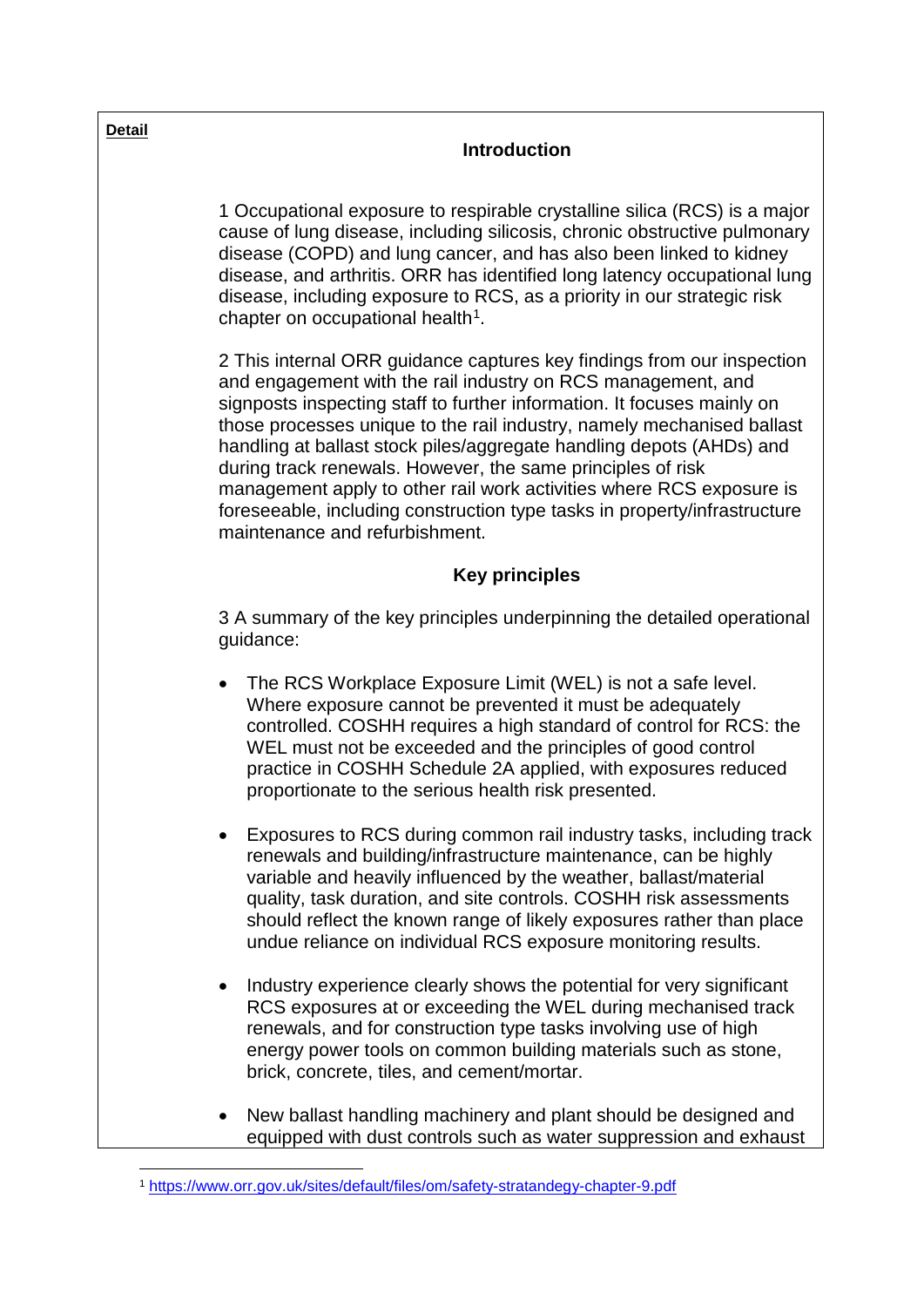ventilation. For existing equipment, retrofitting of integral dust controls (e.g. protected operator cabs and fixed water sprays) or provision of stand-alone dust suppression measures (e.g. mobile spray systems) should be properly considered as part of any recertification risk assessment and product acceptance processes.

- Respiratory Protective Equipment (RPE) should be used as a last resort in conjunction with other controls, rather than as the default option. For RCS a minimum assigned protection factor (APF) of 20 is required, with tight fitting RPE face fit tested to the individual and workers clean shaven. Where workers need to wear RPE without a break for more than an hour, a powered filtering respirator should be used rather than tight fitting type.
- Adequate washing and welfare facilities, including areas for eating, drinking, and smoking away from the higher risk tasks or areas of the work site should be provided and used.
- Inspectors should focus on ensuring that exposure to RCS is minimised (i.e. that adequate risk controls and underlying management arrangements are in place). Health surveillance is never a substitute for controls to minimise worker exposure but has an important role in protecting employee health.
- When considering enforcement, prioritise those measures which have the greatest impact on reducing worker RCS exposures, particularly engineering dust controls, systems and methods of work, suitable RPE and hygiene measures.

| <b>Content</b>                     | <b>Paragraph numbers</b> |
|------------------------------------|--------------------------|
| Introduction                       | $1 - 2$                  |
| Key principles                     | З                        |
| Relevant legal requirements        | $5 - 8$                  |
| COSHH risk assessment for RCS      | $9 - 18$                 |
| Prevention and control of RCS      | 19-39                    |
| exposure                           |                          |
| Use and maintenance of RCS         | 40-42                    |
| controls                           |                          |
| <b>Exposure monitoring for RCS</b> | 43-46                    |
| <b>Health surveillance</b>         | 47-52                    |
| Training and supervision           | 53-55                    |
| <b>Enforcement considerations</b>  | 56-69                    |

#### **Relevant legal requirements**

5 RCS is classed as a substance hazardous to health under The Control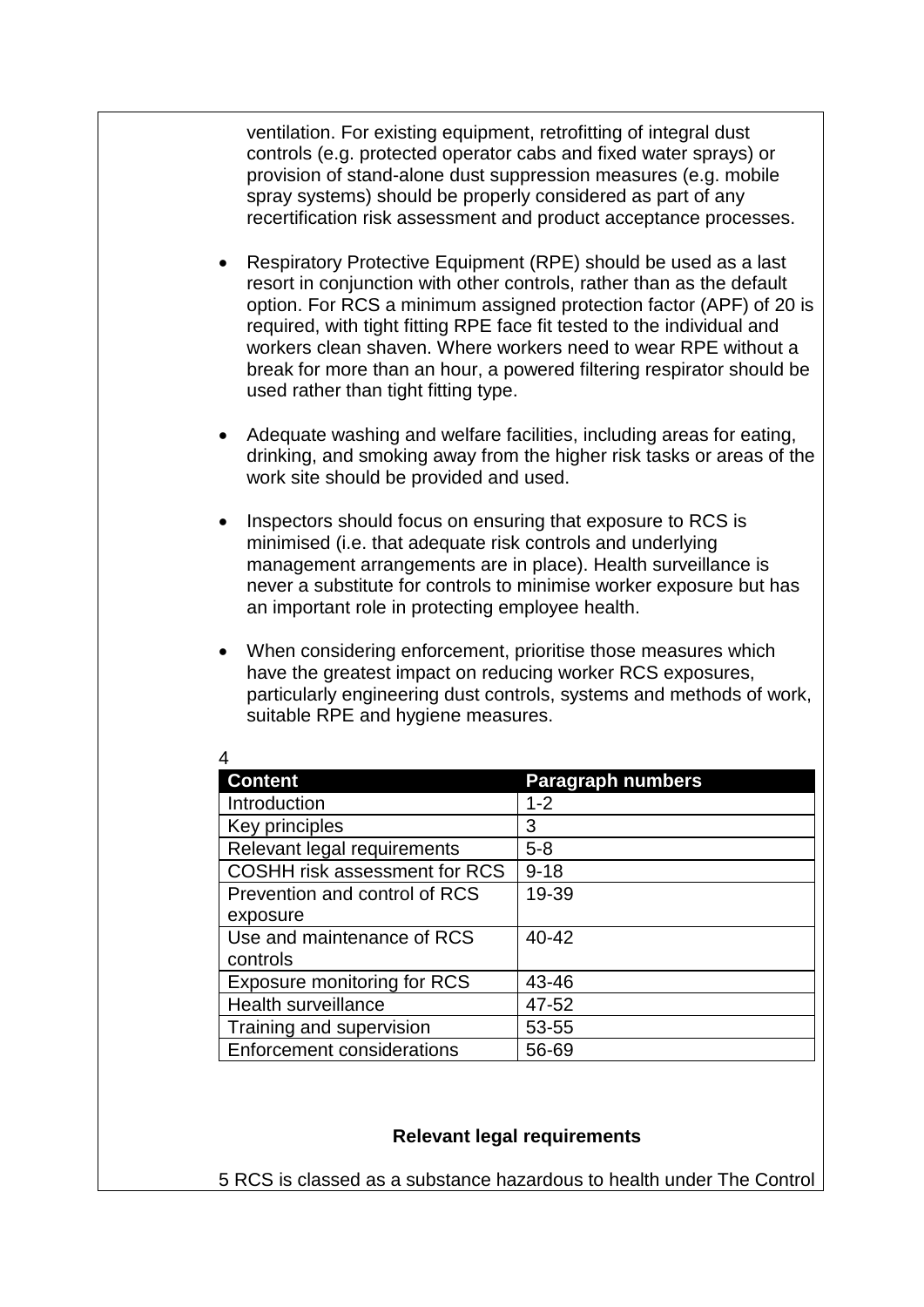of Substances Hazardous to Health Regulations [2](#page-3-0)002 (as amended)<sup>2</sup> (COSHH) with a WEL of 0.1 mg/m3 8-hour Time Weighted Average (TWA). Even at an exposure of half the WEL, for a 45-year working lifetime there is an estimated risk of 1 in 20 of developing silicosis<sup>3</sup>. RCS is recognised as a 'definite' human carcinogen for lung cancer by the International Agency for Research on Cancer and, from January 2020, a carcinogen notation (indicating a substance capable of causing cancer) for process generated RCS was added to HSE publication EH[4](#page-3-2)0<sup>4</sup>.

6 Given the serious health risk, employers are required to apply a proportionately high and rigorous standard of control as well as reducing exposure below the WEL. COSHH Regulation 7 requires exposure to process generated RCS to be prevented, or where this is not reasonably practicable, adequately controlled. RCS control will only be deemed adequate if the WEL is not exceeded and the principles of good control practice in Schedule 2A to COSHH are applied. RCS exposures should be reduced to as low as is reasonably practicable, until the cost becomes grossly disproportionate compared with the additional benefit gained.

7 Additional requirements for the control of carcinogens<sup>[5](#page-3-3)</sup> in Regulation 7(5) apply in every circumstance to process generated RCS. Guidance on a proportionate approach to regulation and enforcement of the requirements of Regulation 7(5) when they are relevant, is discussed further in paragraphs 56-58

8 Plant and equipment suppliers have duties under Section 6 of the Health and Safety at Work Act 1974, and under the Supply of Machinery (Safety) Regulations 1992 as amended $6$  to design and construct their products to minimise risks from exposure to hazardous substances, including RCS. Rail employers need to consider the design and procurement of suitable plant and equipment to minimise worker exposure to RCS. Where employers share a workplace, for example a renewals site, the duty to co-operate under Regulation 11 of the Management of Health, Safety at Work Regulations 1999 also applies.

# **Assessing RCS exposure: COSHH Regulation 6**

9 COSHH Regulation 6 requires railway employers to carry out a

<span id="page-3-0"></span> <sup>2</sup> <https://www.legislation.gov.uk/uksi/2002/2677/regulation/7/made>

<span id="page-3-1"></span><sup>3</sup> <https://www.hse.gov.uk/foi/internalops/og/og-00017.pdf>

<span id="page-3-2"></span><sup>4</sup> <https://www.hse.gov.uk/pubns/books/eh40.htm>

<span id="page-3-4"></span><span id="page-3-3"></span><sup>&</sup>lt;sup>5</sup> Whilst RCS is a recognised carcinogen with a 'Carc' notation in EH40, it is not listed in COSHH Schedule 1 and does not have a harmonised classification of carcinogenicity under the Chemical (Hazard Information and Packaging for Supply) Regulations 2009 (CHIP). However, as a substance which, if it were to be classified under CHIP would be a category 1 or 2 carcinogen (whether or not that substance is actually required to be classified under CHIP) it would meet the definition of a carcinogen under COSHH. <sup>6</sup> <https://www.legislation.gov.uk/uksi/1992/3073/made>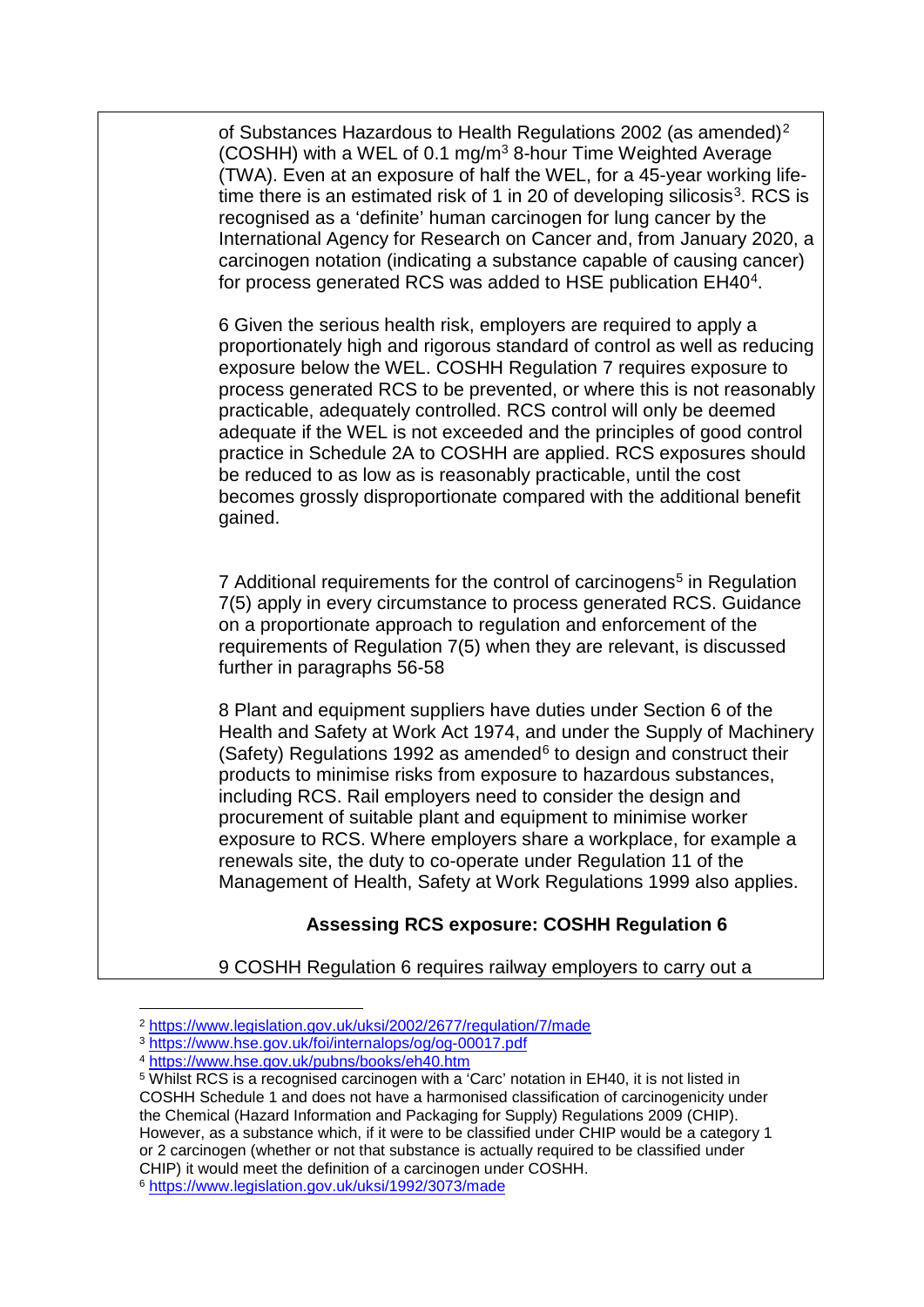suitable and sufficient assessment of the risks from exposure to RCS arising from their work. Rail employers and workers may not always recognise that the RCS WEL of  $0.1 \text{mg/m}^3$  is 40 times lower than the 4mg/m<sup>3</sup> exposure level for general respirable dust specified under COSHH. As respirable silica dust cannot easily be seen under normal lighting conditions, the absence of a visible dust cloud is not always a reliable indicator that control is adequate. However, if the larger airborne dust particles are clearly visible this suggests that control of the smaller respirable fraction may be inadequate. Further guidance for rail employers on the procurement of occupational hygiene services for RCS exposure monitoring and analysis is available in a research report produced by HSL for RSSB[7.](#page-4-0)

10 The silica content in common building materials and rail ballast is variable but can be significant: typical estimates are sandstone (70- 90%); concrete and mortar (25-70%); tile (30-45%); granite ballast (20- 45%); and brick (up to 30%). It may not always be straightforward to estimate the silica content for a specific material, as ballast may come from more than one quarry and/or AHD, and so the risk assessment should apply a precautionary approach using the high end of known silica content unless there is good evidence otherwise.

11 **Risk assessment for ballast handling:** The mainline Ballast Dust Working Group (BDWG)<sup>[8](#page-4-1)</sup> has driven significant improvement in the assessment and control of process generated RCS from ballast handling activities. Sharing of RCS exposure monitoring data by BDWG members has resulted in a better (although not complete) understanding of the potential risk from specific ballast handling tasks.

12 Exposure monitoring data for mainline mechanised track renewals activity show that RCS exposures for the same task can be highly variable, and are heavily influenced by the weather, as well as by ballast quality, task duration, engineering controls, working methods, and possibly individual behaviour. Extensive monitoring data show RCS exposures for the same type of task varying from less than one third of the WEL to significantly above the WEL, particularly on longer (e.g. 10+ hour) conventional track renewals shifts (up to 3 x WEL) and also for renewals work in tunnels (up to 5 x WEL).

13 Based on the evidence from mainline RCS exposure monitoring data, the number of variables potentially affecting worker exposure, and applying the required precautionary approach under COSHH, we consider very significant exposure to RCS during mechanised track renewals to be reasonably foreseeable. Higher risk tasks are likely to include all external positions (operators, technical, and supervisory) alongside Network Rail's High Output Track Renewal (HOTR) machines

<span id="page-4-1"></span><span id="page-4-0"></span><sup>7</sup> [https://www.rssb.co.uk/en/what-we-do/key-industry-topics/health-and-wellbeing/health](https://www.rssb.co.uk/en/what-we-do/key-industry-topics/health-and-wellbeing/health-hazards/Silica-dust-is-a-railway-health-hazard)[hazards/Silica-dust-is-a-railway-health-hazard](https://www.rssb.co.uk/en/what-we-do/key-industry-topics/health-and-wellbeing/health-hazards/Silica-dust-is-a-railway-health-hazard) 8 <https://safety.networkrail.co.uk/safety/ballast-dust-working-group/>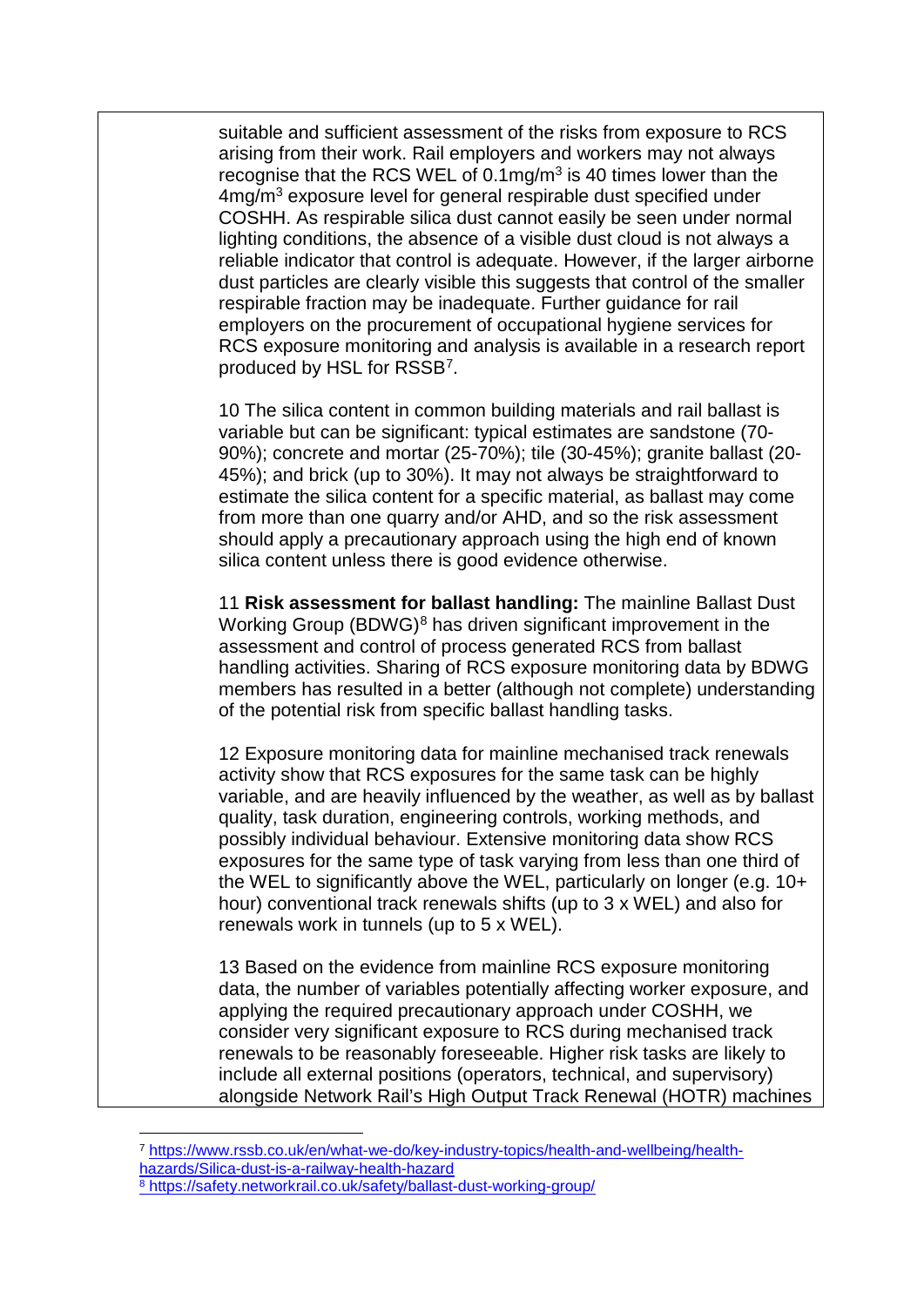including Ballast Cleaning Systems (BCS) and Track Relaying Systems (TRS). On conventional track renewals sites, higher risk tasks are likely to include the operation of autoballasters, ballast regulators, triple wackers, ballast brushes/mechanical re-profilers and use of road rail vehicles/dozers/excavators. Without the provision of effective dust controls in vehicle cabs and the direct suppression of ballast dust on conventional renewals sites, particularly in dry conditions, there is the potential for very significant exposures to operators and machine controllers. Mechanised ballast handling in areas of restricted natural ventilation such as in tunnels, steep cuttings, or under enclosed station canopies, are also likely to be higher risk, depending on task duration.

14 Industry data on typical RCS exposures from use of tampers, dynamic track stabilisers, and stone blowers is currently limited but suggests a moderate rather than high risk. Exposure monitoring data for manual ballast handling tasks carried out by Network Rail maintenance and works delivery teams is currently limited but suggests that short duration tasks such as manual digging and repacking of rail joints, manual ballast brushing/reprofiling, and wet bed removal are likely to be lower risk. There remain gaps in understanding the extent of risk from secondary exposures by workers disturbing settled dust in machine cabs during cleaning and maintenance tasks on ballast handling equipment. Additional exposure monitoring data is needed in these areas to inform the COSHH assessment and demonstrate the adequacy of existing controls.

15 A technical review by HSL of industry RCS exposure monitoring data for railway ballast handling activities<sup>[9](#page-5-0)</sup> concluded that bulk ballast loading/unloading operations at Network Rail AHDs are lower risk if the existing dust controls are properly used and maintained, with regular (e.g. two yearly) assurance monitoring recommended.

16 **Risk assessments for non-ballast handling activities**: The potential for significant RCS exposures in other rail activities should not be overlooked. Rail workers can be exposed to RCS when carrying out construction type tasks during maintenance work both on and off track, e.g. cutting of concrete troughing or paving; property or bridge maintenance and refurbishment work; manual breaking out of concrete chairs, pit blocks or sleepers on sub-surface lines.

17 Experience from the construction industry suggests that tasks involving cutting, chasing, drilling, grinding, and blasting of concrete, stone, aggregate, brick, tiles, or cement/mortar, as well as extensive/regular dry sweeping in enclosed locations, can potentially expose workers to high silica dust levels, significantly in excess of the

<span id="page-5-0"></span><sup>9</sup> [https://www.rssb.co.uk/what-we-do/key-industry-topics/health-and-wellbeing/health](https://www.rssb.co.uk/what-we-do/key-industry-topics/health-and-wellbeing/health-hazards/Silica-dust-is-a-railway-health-hazard)[hazards/Silica-dust-is-a-railway-health-hazard](https://www.rssb.co.uk/what-we-do/key-industry-topics/health-and-wellbeing/health-hazards/Silica-dust-is-a-railway-health-hazard)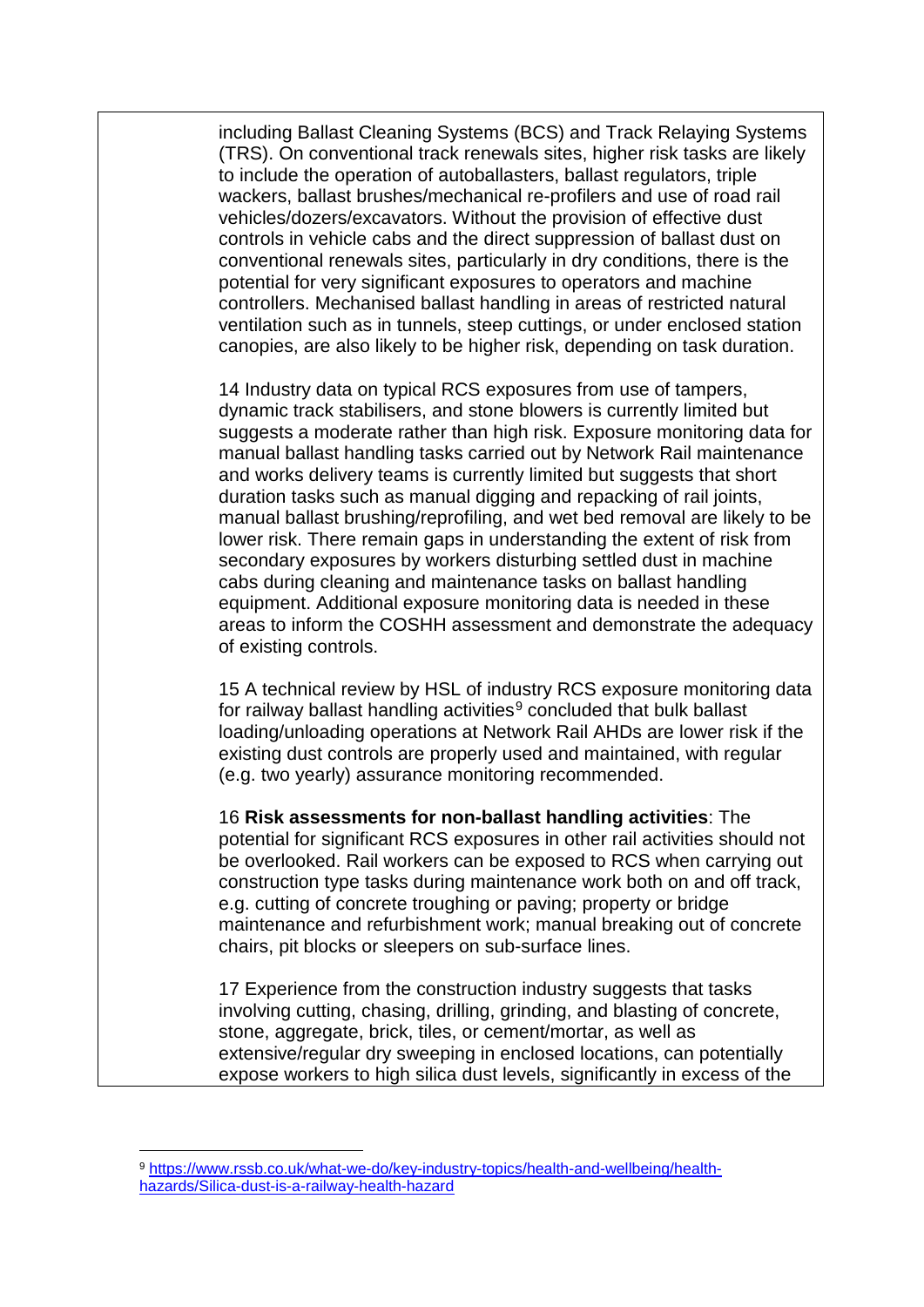WEL. HSE operational guidance on construction dust includes advice on common higher risk RCS tasks.<sup>[10](#page-6-0)</sup>

18 Other rail industry tasks with potential for RCS exposure include the cleaning and grinding of sand-based mould residue following aluminothermic rail welding, and filling/cleaning of rolling stock sanding equipment. Current knowledge suggests that these are likely to be lower risk activities. Limited exposure monitoring data available for dust and fume in cleaning and grinding of rail welds suggests low RCS exposures, but with evidence of elevated levels of inhalable and respirable dust (from grinding) and of some gaseous components including nitrous oxides.

#### **Prevention and control of RCS exposure: COSHH Regulation 7**

19 The RCS WEL is not a 'safe' level and ill health effects can still occur below it. Where prevention, preferably by means of elimination or substitution, is not reasonably practicable, adequate control should be achieved using the hierarchy of control measures specified in COSHH regulation 7(3) in the priority order stated*.* Inspectors should look for a planned programme of short and longer-term measures to manage RCS exposure, which include consideration of all the control measures set out below:

20 **Elimination COSHH Regulation 7(1)**: Inspectors should reinforce the importance of health by design in driving improved management of RCS exposure. With current technology and infrastructure processes, the complete elimination of ballast dust is not reasonably practicable, however consideration of health by design principles to minimise RCS exposure should be included in the design and procurement of new plant and equipment.

21 **Design standards**: Existing standard BS EN 14033-3:2009 for rail bound construction and maintenance machines requires new ballast handling on-track machines (OTMs) to be equipped with dust suppression (e.g. water sprays, vacuum systems) and operator cabs to be fitted with particle filters to prevent dust ingress. Operator cabs on Network Rail's BCS 3 and 4 machines have been retrofitted with forced air ventilation, with the newer BCS5 machine fitted from new. Further improvement to the existing liquid dust suppression on the BCS machines is scheduled for completion in 2022. Cabs on the TRS 2 and 4 machines are protected from dust ingress, with the addition of water based dust control to the D75 ballast cleaner units planned for completion in 2021/22.

22 Changes in 2018 to Network Rail's Infrastructure Plant Manual (IPM) NR/L2/RMVP/0200 Issue 10 introduced a requirement for control of RCS dust on all new on-track plant (OTP) capable of being used for

<span id="page-6-0"></span> $\overline{a}$ <sup>10</sup> <https://www.hse.gov.uk/foi/nternalops/og/og-00017.pdf>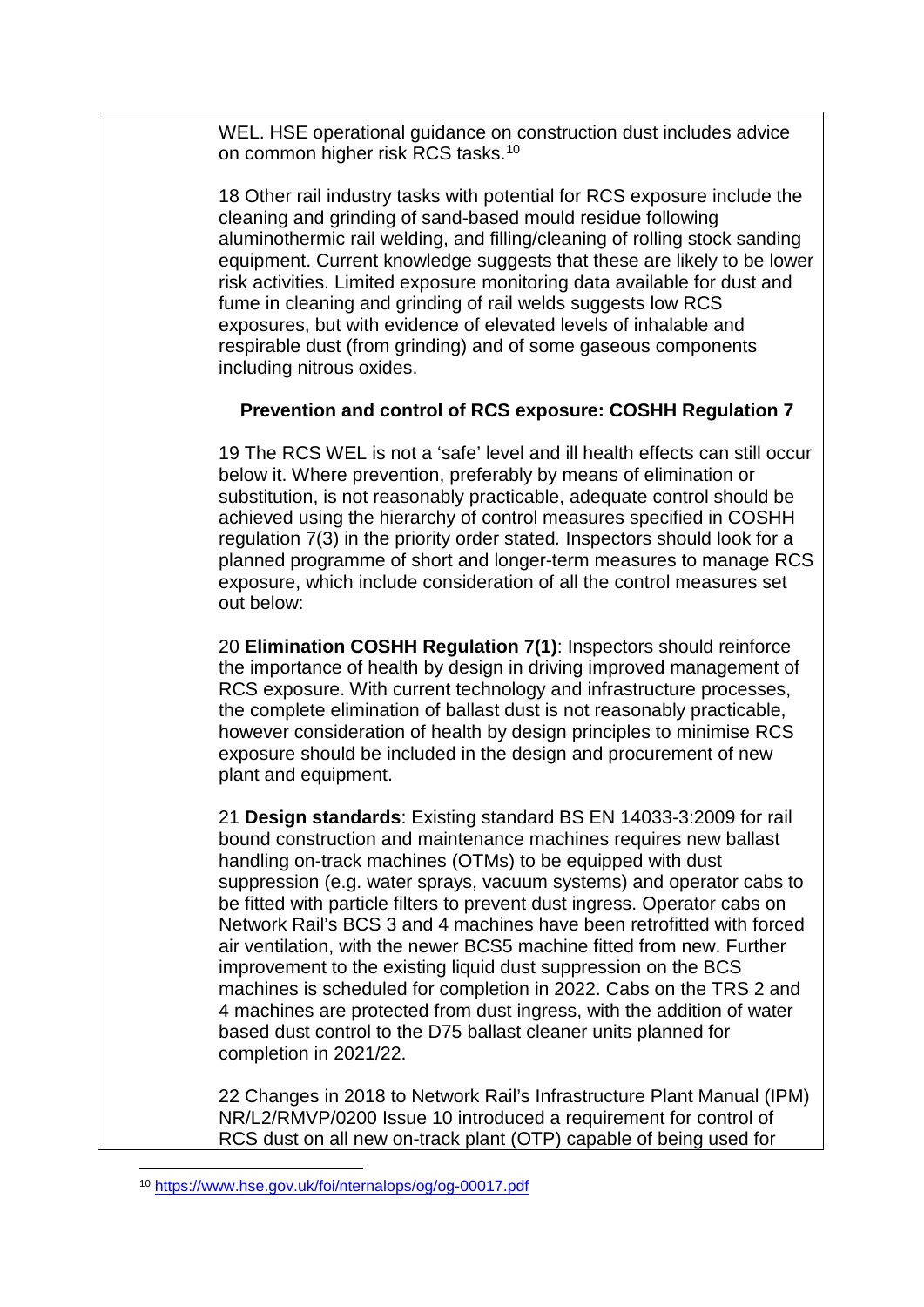ballast handling, including road rail vehicles (RRVs) and ballast handling attachments. IPM Module P102 now mandates the consideration of occupational health hazards in the risk assessment and the application of the hierarchy of control. IPM Module P300 requires the provision of engineering control for respiratory risks, particularly RCS, for OTM, OTP and mobile and portable plant. This change applies to new OTP for use on Network Rail infrastructure, and for existing OTP via the 7 yearly recertification process**.** These changes to Network Rail design standards are expected to be considered as part of the revision to RIS-1530-PLT Technical Requirements for On-track plant and their associated equipment and trolleys in due course.

23 To support this new requirement Network Rail commissioned research and field trials to inform draft design specifications for liquid suppression and vacuum/extraction dust control systems for use by OTP users, suppliers, and plant acceptance bodies. For new/recertified OTP, Network Rail expects suppliers' risk assessments to identify appropriate RCS controls, including integral and stand-alone dust suppression measures. Stand-alone dust suppression systems (water dousing, sprays or misting) may be suitable for multi-purpose RRVs not dedicated to ballast handling tasks. Where no RCS control measures are included in the product acceptance submission for initial approval or recertification, the expectation is that the OTP would not be approved for use with ballast.

24 **Substitution COSHH Regulation 7(2):** Depending on the nature and duration of the work reasonably practicable solutions may include: replacing use of triple wackers with compaction rollers to consolidate the ballast in conventional track renewals; replacing manual breakers with remote control breakers, or use of hydraulic concrete bursting techniques to break up concrete pit blocks and sleepers on sub-surface lines; substituting lineside concrete troughing for plastic composite troughing (reducing both manual handling and RCS exposure risks), or cutting concrete troughing to size under controlled conditions off site.

25 **Engineering control COSHH Regulation 7(3a):** Systems to reduce and dampen dust in the ballast before it leaves for the worksite should now be standard on mainline infrastructure and include: screening and water spray systems at the quarries (including a new rinsing plant at Barrow-on-Soar loading point brought on-stream in 2020); spraying of ballast stockpiles and during ballast loading using either static gantries or mobile tractors and bowsers at AHDs, and 'monsoon simulator' spray systems at Network Rail High Output Operating Bases (HOOBs).

26 Engineering control of RCS on work sites is more challenging but recent years have seen some major improvements in provision. Network Rail's HOTR BCS fleet now has positive pressure systems fitted to operator cabs to prevent dust ingress, and water spray systems on the RM900 ballast cleaner at the cutter bar, ballast screens and clamp 2 ballast delivery area. On the TRS 2 and 4 machines the D75 ballast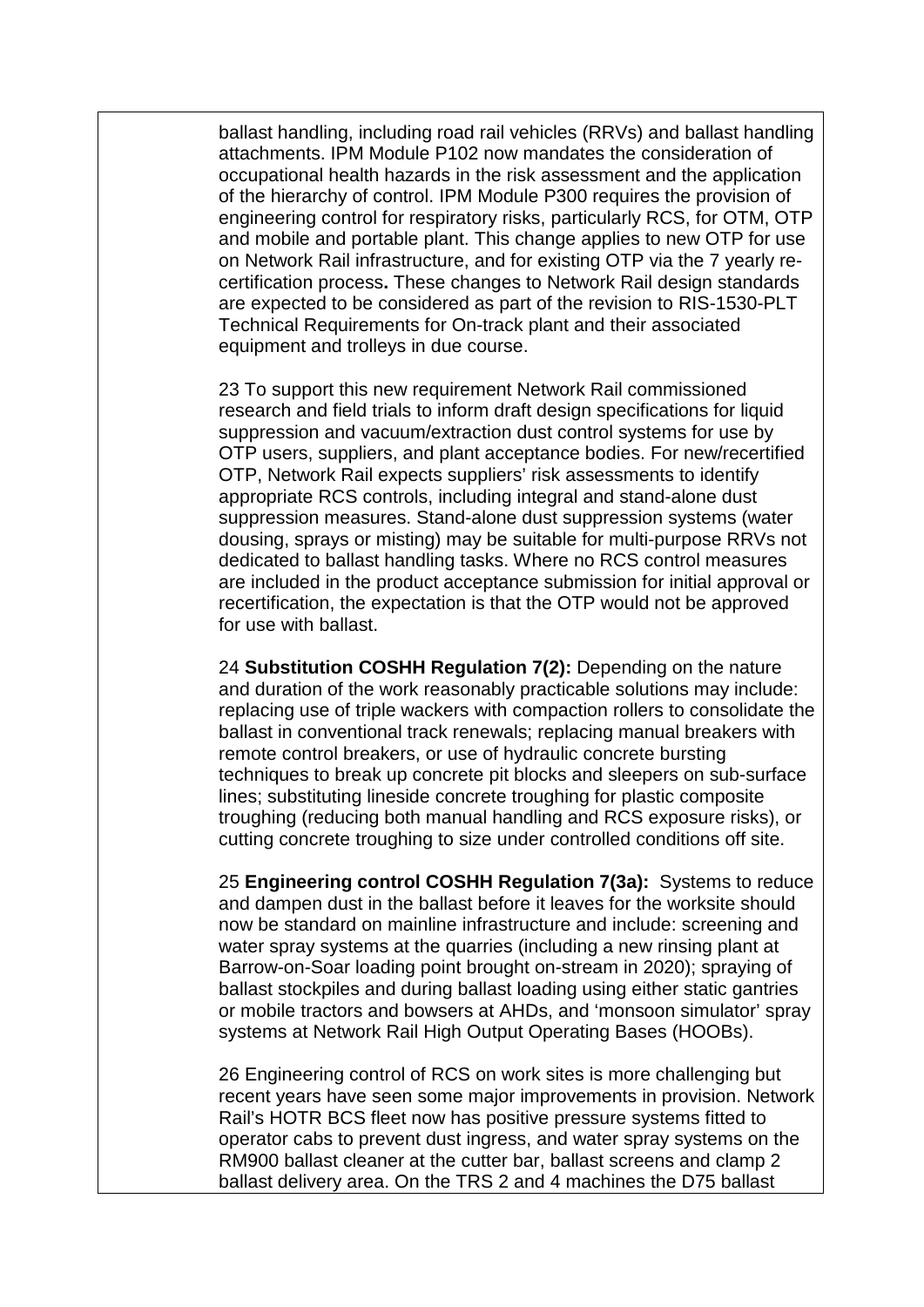cleaner units also have positive pressure cabs, with plans for water based dust suppression to be fitted at the cutter bar and ballast hopper distribution positions on both machines during 2021/22.

27 Network Rail's CP6 capital programme for OTMs includes retrofitting liquid dust suppression to its autoballaster and side tipper fleets, with field trials and testing advanced. Work is also ongoing to assess the impact on the friction, stability and drainage characteristics of ballast treated with liquid dust stabilisers applied directly to ballast to suppress the release of fine dust. The impact of additives used in conjunction with water misting systems to reduce surface tension and attract fine particulates is being similarly assessed.

28 Network Rail funded research and field testing for dust control on conventional renewals tasks concluded that exhaust ventilation systems are most effective for control of RCS in enclosed locations such as tunnels, but that for open track working liquid dust suppression is most effective. Dousing of open ballast wagons and/or the track bed with large droplets several minutes prior to disturbance is judged most effective. Stand-alone mobile water spray or misting systems positioned between on-track plant activity and workers can reduce RCS significantly but have limited range (approximately 20m) and are weather dependent (particularly wind strength and direction). Innovations in the design of high-pressure nozzles to deliver a fine aerosol significantly reduces the volume of water required, meaning that use of water spray systems to dampen dust should increasingly become reasonably practicable out on track. In locations with limited space contractors have trialled the use of misting systems as part of the link lighting in the cess. Network Rail Route Services are looking at practical methods of cleaning ballast wagons to prevent accumulation of fines at the base; and mobile ballast washing at AHDs.

29 On its surface line infrastructure, LUL has used suction/vacuum extraction methods to remove old ballast in suitable locations, and where this is not possible, pre-application of binding agents prior to ballast removal can significantly reduce the generation of dust. Dust from depositing new ballast is minimised by extensive damping prior to unloading, and the routine practice of maintaining low drop heights from excavator buckets.

30 Engineering controls for common construction and maintenance type tasks are well established. These include use of on tool extraction for portable equipment; water sprays to suppress the dust; suitable vacuum cleaners (M or H type) rather than dry sweeping; in conjunction with suitable RPE for higher risk tasks. Existing HSE good practice guidance on control of dust in construction tasks<sup>[11](#page-8-0)</sup>can be applied to the rail sector,

<span id="page-8-0"></span> <sup>11</sup> [https://www.hse.gov.uk/construction/healthrisks/hazardous-substances/construction-dust](https://www.hse.gov.uk/construction/healthrisks/hazardous-substances/construction-dust-specific-tasks.htm)[specific-tasks.htm](https://www.hse.gov.uk/construction/healthrisks/hazardous-substances/construction-dust-specific-tasks.htm)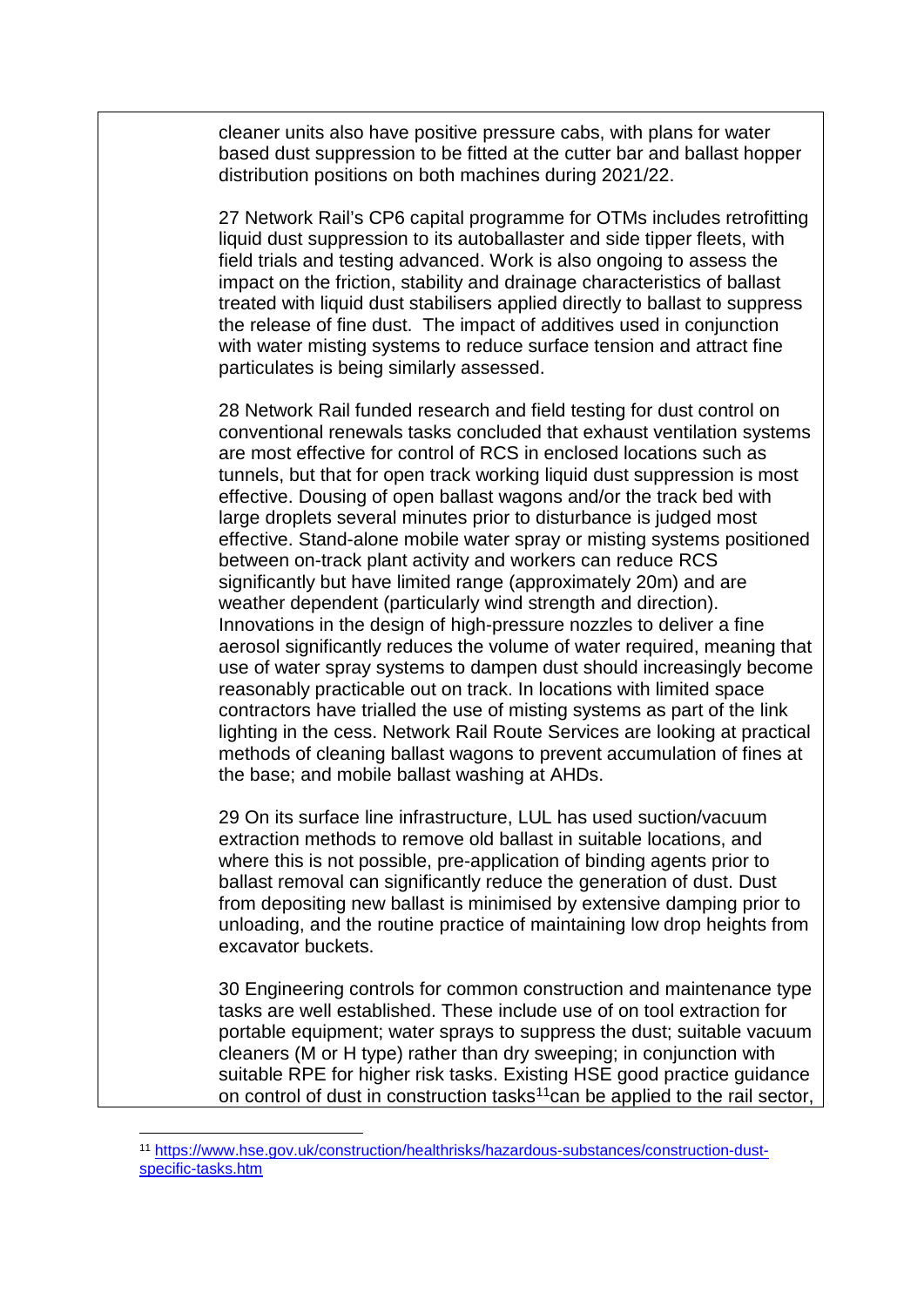for example during property maintenance and refurbishment. Guidance for EU regulators<sup>[12](#page-9-0)</sup> on expectations for RCS control for common construction tasks should also be useful to inspectors. This guidance includes risk control sheets specific to common construction tasks, such as cutting concrete blocks/paving outdoors, chasing out brickwork, and dry sweeping indoors, and provides clear information on the level of control expected.

31 **Organisational control COSHH Regulation 7(3b)**: RCS exposures can be reduced by organisational controls upstream of the worksite including supplier quality assurance, testing and audits at quarries and AHD ballast stockpiles; ballast stockpile management to minimise accumulation of fines at the base; and prompt reporting and investigation of ballast quality issues/complaints. Better planning of ballast delivery can help to minimise drying out of pre-wetted ballast wagons stabled prior to a job, as well as avoiding 'topping up' part loaded ballast wagons.

32 On renewals sites key procedural controls include minimising excavator bucket drop heights for ballast unloading; keeping nonessential workers clear of dusty areas by enforcing exclusion zones; keeping machine cab doors and windows closed (which requires effective communication systems between those inside and outside the cabs); regular cleaning of machine cabs and other work areas using a class M or higher vacuum if possible, or alternatively wet wiping (not dry brushing).

33 In addition to the engineering controls on its HOTR BCS and TRS machines, NR has mandated a dust management zone (DMZ) of 100m around the operating footprint of the OTMs during operation and for one hour after OTM works cease. All staff within the DMZ are required to carry suitable RPE (including being trained, face fit tested, and clean shaven) and wear it when instructed to do so. Tasks within the DMZ should be identified when planning and ordering resource; included in Safe Work Packs; the correct RPE checked by Site Access Controllers; and its use use enforced by the Person in Charge. Network Rail is looking at whether further detailed exposure monitoring data supports any change to the extent and/or duration of the DMZ (including the impact of rain and dust settlement times) in order to support better behavioural compliance around RPE use within the DMZ.

34 **Personal Protective Equipment (PPE) COSHH Regulation 7(3c):**  HSE guidance on selection, use and maintenance of respiratory protective equipment<sup>[13](#page-9-1)</sup> applies to the rail industry. RPE should be the last resort, used in conjunction with other controls, rather than the default option. For most rail industry tasks involving exposure to RCS,

<span id="page-9-0"></span><sup>12</sup> [https://osha.europa.eu/en/guidance-national-labour-inspectors-on-addressing-risks-from](https://osha.europa.eu/en/guidance-national-labour-inspectors-on-addressing-risks-from-worker-exposure-to-respirable-crystalline-silica)[worker-exposure-to-respirable-crystalline-silica](https://osha.europa.eu/en/guidance-national-labour-inspectors-on-addressing-risks-from-worker-exposure-to-respirable-crystalline-silica)

<span id="page-9-1"></span><sup>13</sup> <https://www.hse.gov.uk/pubns/books/hsg53.htm>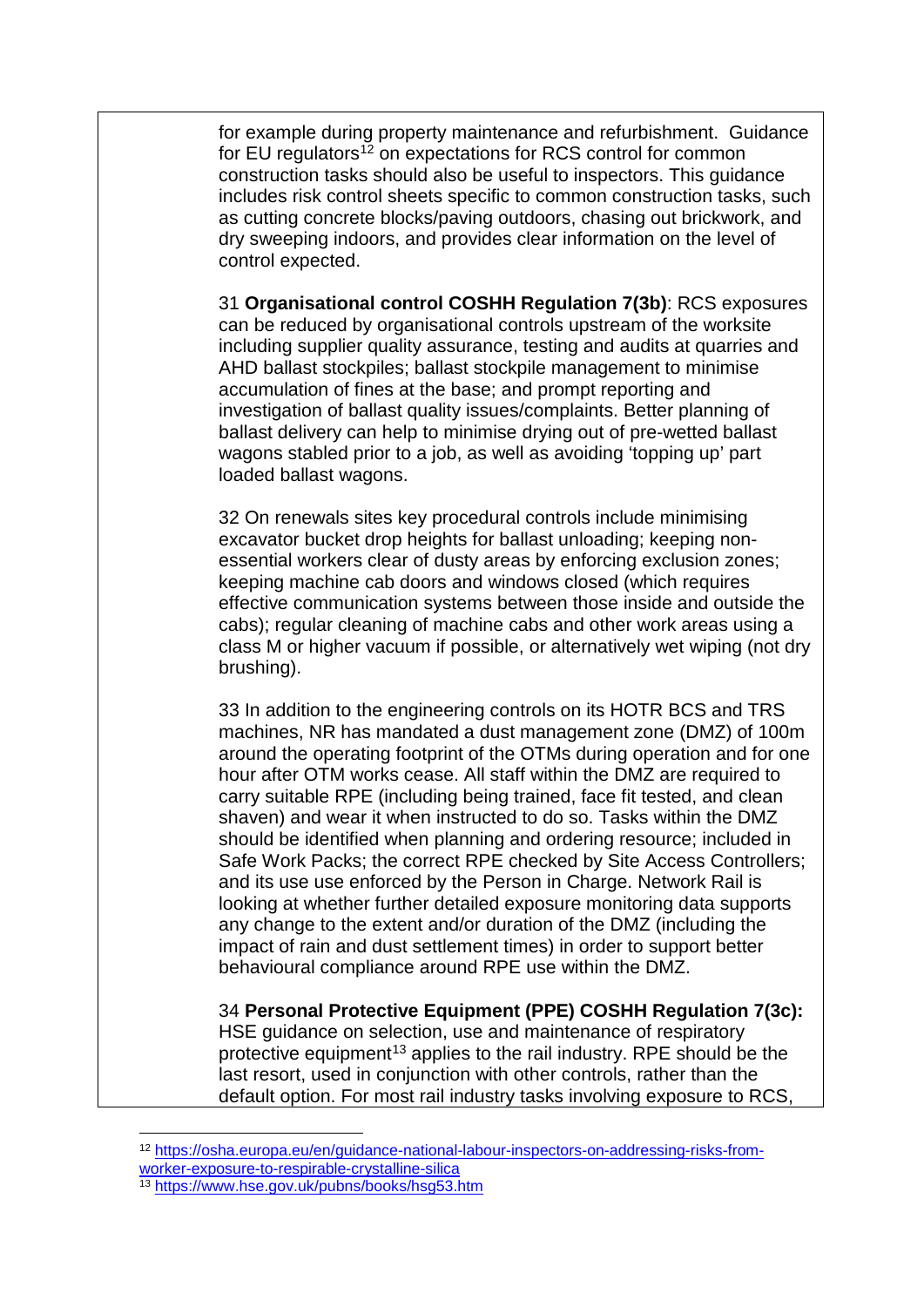RPE with a minimum APF of 20 will be needed, for example FFP3 respirators. For dry work on materials with a high silica content using powered tools in a poorly ventilated area an APF of 40 is recommended.

35 Tight fitting RPE should be face fit tested for the individual, with written records kept, and workers clean-shaven: BS EN 529:2005 on respiratory protective devices provides a reference for unshaven as being more than 8 hours prior to the work starting. A face fit test should be repeated whenever there is a change to the RPE type, model, or a change to the wearer that could affect the fit. Where there are good reasons for having a beard (e.g. religious belief) or an adequate face fit cannot be achieved for other reasons (e.g. facial shape or scarring) loose fitting type RPE (powered hood or helmet for example) may be needed. A pre-use wearer-seal check should be carried out each time a fit-tested face piece is worn<sup>14</sup>. Where workers need to wear RPE continuously for more than an hour, use of a powered respirator (e.g. hood or helmet type) will be needed rather than tight fitting disposable types, as the face seal may not be sufficiently reliable after prolonged use.

36 Network Rail has mandated the use of powered filtering RPE for all machine operators and those working alongside BCS and the D75 ballast cleaner on the TRS 2 and 4 machines. The use of tight fitting FFP3 standard RPE (mainly disposable types) on conventional track renewals sites has improved significantly, but ensuring that track workers are clean shaven remains a challenge. On conventional renewals sites, workers wearing tight fitting RPE should routinely be asked to show RPE to FFP3 standard and checks made that they are clean-shaven as part of the site access control safety briefing conversation. Non-compliances with mandated RPE policies should be reported and investigated to support consistent compliance.

37 Lack of compatibility between RPE and other protective equipment (e.g. safety glasses) and with radio communications equipment, particularly use of boom mikes, is recognised as a potential challenge on renewals sites. The use of throat mikes as an alternative to boom mikes, or powered RPE with an integral microphone and head torch have been successfully used on HOTR sites.

38 **Hygiene measures: COSHH Regulations 7(4e) and 7(5):** Suitable arrangements should be made for workers to access adequate washing and welfare facilities. Designated areas for eating, drinking, and smoking away from the higher risk tasks or areas of the work site should be clearly identified in the risk assessment, be accessible to, and used by, staff.

39 Secondary exposure to RCS from disturbing any settled dust on work wear and in vehicles/cabs should be minimised so far as is reasonably

<span id="page-10-0"></span><sup>14</sup> <https://www.hse.gov.uk/peffubns/indg479.pdf>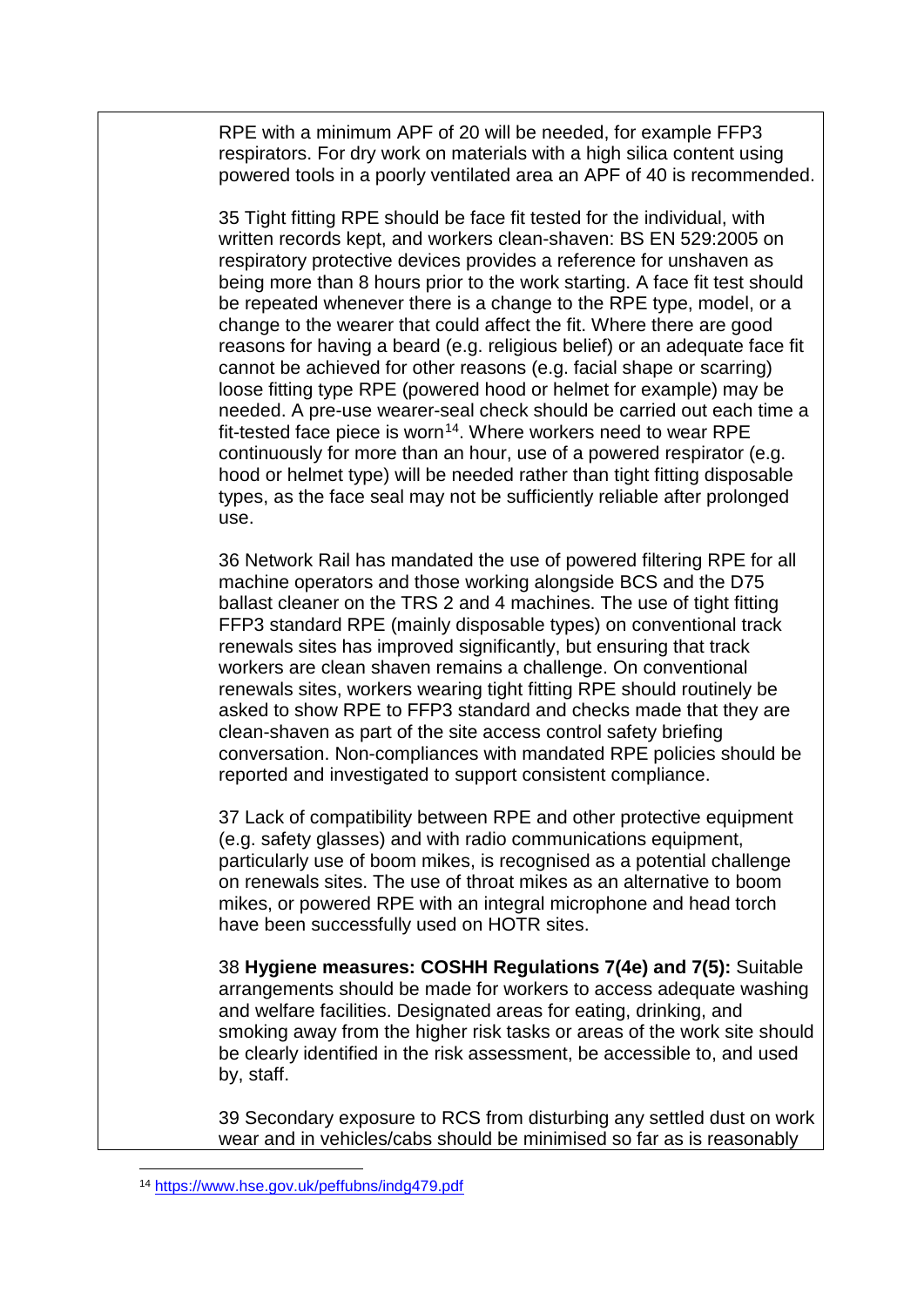practicable by good housekeeping. Machine cabs and company vehicles should be cleaned using vacuum or wet methods to minimise accumulation of dust, with written records kept. Regular laundering of operators' overalls will also minimise secondary exposure. Use of disposable (high visibility orange) overalls has been trialled as good practice on some higher risk jobs but these may not prove cost effective in all cases. As a minimum, adequate procedures and instructions to workers on how to remove, store, and launder contaminated overalls should be in place to minimise secondary RCS exposures.

#### **Use and maintenance of controls: COSHH Regulations 8 and 9**

40 Ensuring that RCS controls are properly used remains a challenge, particularly on multi-contractor work sites where robust supervision is essential. Regulation 9 requires all engineering controls for RCS to be subject to planned preventive maintenance to ensure that they continue to work effectively, and records kept to support monitoring and assurance. Examples include maintenance of cab door/window seals; spray heads/nozzles and pumps on water spray systems; on-tool extraction units; dust filters in vehicle cabs and class M or H vacuum cleaners; and general ventilation fans for work in enclosed areas. Local exhaust ventilation (LEV) requires thorough examination and testing every 14 months, with written records kept. We also expect to see evidence of interim checks to ensure continued control.

41 Effective maintenance is also important for those processes and equipment which indirectly affect RCS exposures, for example communications equipment used by machine operators (so that there is no need to open doors/windows); maintenance of ballast stock piles in AHDs to clear accumulation of fines from the base; and periodic draining of lagoons used for ballast wetting.

42 All RPE should be checked before each use and (except for single use disposable types) be subject to thorough maintenance, examination, and test at least once a month, with written records kept. For RPE used only occasionally every three months should be adequate, in addition to pre-use checks. More detailed advice is on HSE's web site<sup>[15](#page-11-0)</sup>.

# **Exposure monitoring: COSHH Regulation 10**

43 While exposure monitoring data has an important role in identifying higher risk tasks, and assessing the impact of enhanced controls, employers should not give undue weight to individual RCS sampling results in implementing the necessary preventive and protective measures. Exposure monitoring data can be used to inform judgements on the adequacy of control against the COSHH benchmark which

<span id="page-11-0"></span> $\overline{a}$ <sup>15</sup> <https://www.hse.gov.uk/respiratory-protective-equipment/faq.htm>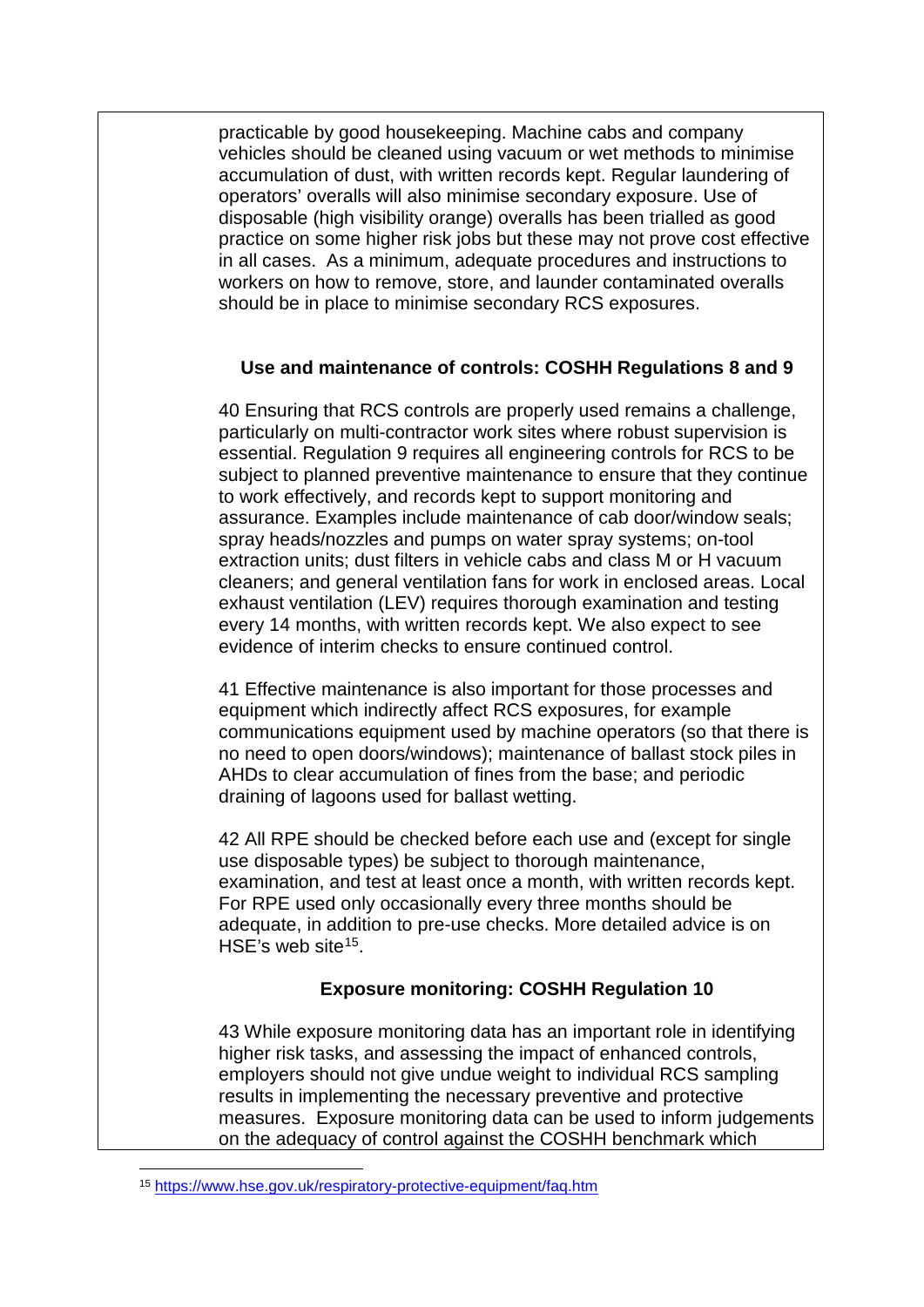requires exposures consistently below the WEL *and reduced to as low as is reasonably practicable (ALARP)*, rather than to below 50% WEL which has been regarded by some rail duty holders as 'adequate' for COSHH compliance.

44 Network Rail has delivered a programme of regular RCS exposure monitoring for its HOTR operations in recent years, following retrofitment of improved dust controls and introduction of newer machines such as BCS5 . A similar co-ordinated programme of RCS exposure monitoring for mainline conventional renewals has been less evident and has been further impacted by the devolution of responsibility from Infrastructure Projects function to Capital Delivery within regions. A plan to deliver RCS exposure monitoring for Network Rail's conventional renewal activity merits further attention as the extent of exposure and effectiveness of improved risk controls are still not well understood.

45 Those mainline conventional renewals contractors who have carried out RCS exposure monitoring are encouraged to share suitably anonymised RCS exposure monitoring data with the BDWG to provide the widest pool of data to inform risk assessment and control. Recording the working conditions at the time, particularly the weather (rain, wind direction and strength) and the task duration, will help in assessing whether the RCS sampling results are representative of 'typical' exposures. Further good practice guidance on the requirements for RCS sampling and analysis, and on the additional information needed to put the sampling results into proper context, can be found in the RSSB report on the technical review of BDWG exposure monitoring data<sup>16</sup>.

46 Exposure monitoring for RCS during common construction type tasks in rail property maintenance and refurbishment should not be necessary solely in order to demonstrate risk, as the potential for RCS exposures above the WEL is clearly established. Rather, exposure monitoring for construction type tasks should focus on demonstrating the effectiveness of the control measures.

#### **Health surveillance: COSHH Regulation 11**

47 Regulation 11 of COSHH requires that 'where it is appropriate' employees be placed under suitable health surveillance to allow early identification of any adverse health effects from a substance hazardous to health and to prompt a review of the adequacy of existing control measures. The decision as to whether health surveillance is appropriate is informed by three criteria: is there an identifiable disease related to exposure; is there a reasonable likelihood of the disease occurring under the particular conditions of work; and are there valid (and low risk) techniques for detecting the disease. For RCS, the evidence on risk of disease (silicosis, COPD and lung cancer) is established; and there are

<span id="page-12-0"></span><sup>16</sup> [https://www.rssb.co.uk/what-we-do/key-industry-topics/health-and-wellbeing/health](https://www.rssb.co.uk/what-we-do/key-industry-topics/health-and-wellbeing/health-hazards/Silica-dust-is-a-railway-health-hazard)[hazards/Silica-dust-is-a-railway-health-hazard](https://www.rssb.co.uk/what-we-do/key-industry-topics/health-and-wellbeing/health-hazards/Silica-dust-is-a-railway-health-hazard)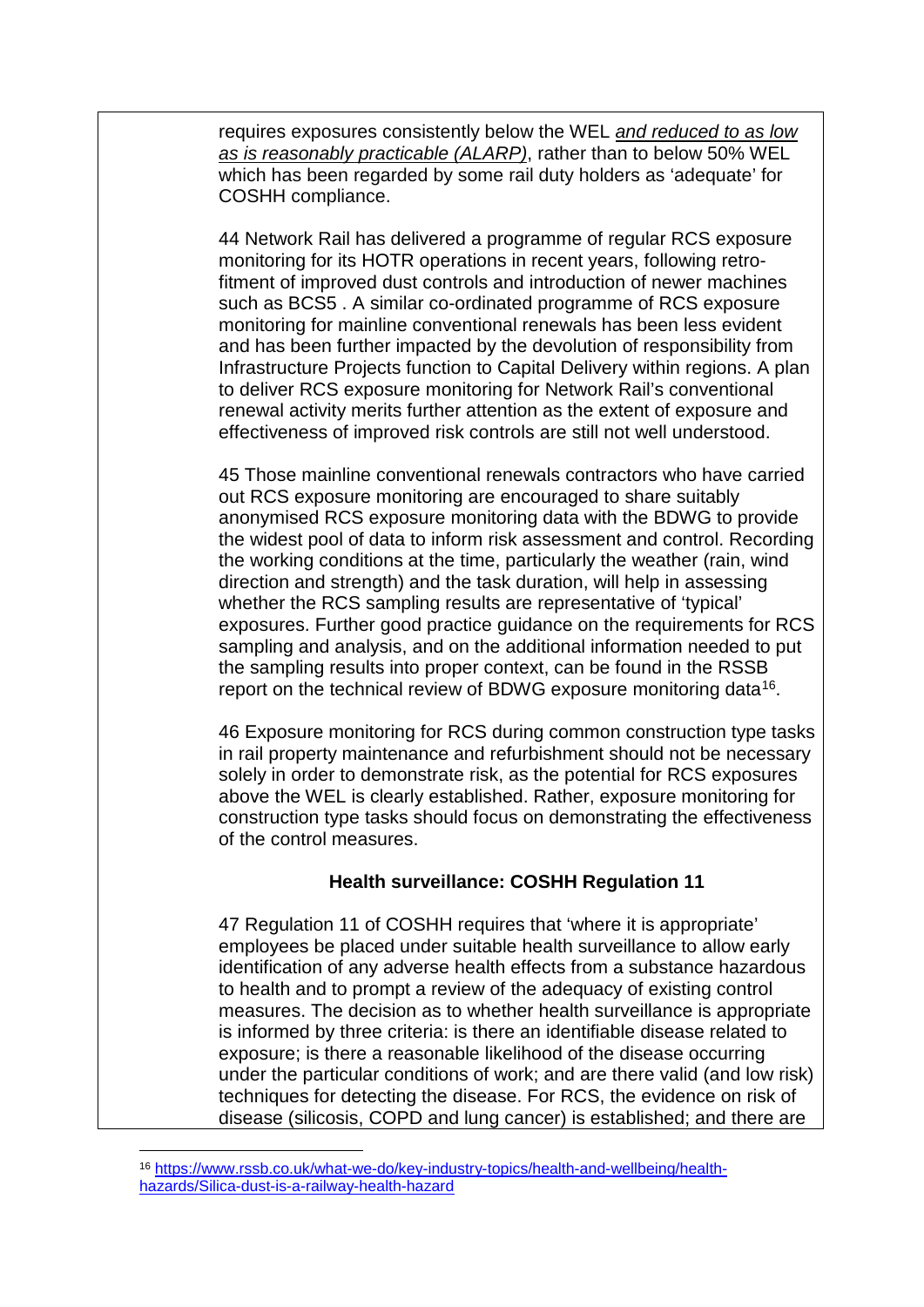valid disease detection techniques including lung function testing for COPD and chest x-rays for silicosis.

48 The judgement as to the likelihood of the disease occurring under the particular conditions of work should be informed by the COSHH assessment. Factors to consider will include the likely extent and duration of exposure; evidence of disease in the industry; and importantly the robustness and reliability of the control measures, including maintenance, monitoring and assurance arrangements. HSE has published relevant guidance G404 Health surveillance for those exposed to RCS<sup>[17](#page-13-0)</sup> and more detailed supplementary guidance to G404<sup>[18](#page-13-1)</sup> for occupational health professionals on an example of a health surveillance programme for silicosis. This supplementary guidance advises health surveillance is required where workers are '*regularly exposed'* to RCS and where there is a '*reasonable likelihood'* that silicosis may occur.

49 ORR considers a precautionary approach to the provision of RCS health surveillance to be currently justified in the rail industry based on: the highly variable nature of RCS exposures particularly in mechanised track renewals, which are heavily influenced by the weather and variable ballast quality; a long RCS exposure history for many rail workers; the current heavy reliance on RPE as a primary control (RPE is particularly prone to failure if not fitted and maintained correctly, including failure to be clean shaven); and the lack of sufficient reliable RCS exposure monitoring data for all potentially higher risk tasks, particularly in conventional track renewals.

50 Rail employers may want to consult with occupational health professionals on the need and extent of any RCS health surveillance on a case-by-case basis. However, where an employer decides not to provide a health surveillance programme for RCS exposed employees, they should be able to justify and demonstrate to ORR that there is not a reasonable likelihood of those employees developing respiratory disease. Inspectors may want to seek specialist medical advice (via the RSD specialist team) in assessing the adequacy of a duty holder's RCS health surveillance programme.

51 Network Rail standard NR/L2/OHS/157 'Health surveillance for silica and asbestos and the management of diagnosed occupational respiratory conditions' requires at risk employees referred for RCS health surveillance to undergo lung function testing and complete a respiratory questionnaire annually. Those with over 15 years occupational exposure to silica are additionally referred for chest x-rays, repeated every 3 years. Abnormal lung function test results could also

<span id="page-13-0"></span><sup>17</sup> <https://www.hse.gov.uk/pubns/guidance/g404.pdf>

<span id="page-13-1"></span><sup>18</sup> <https://www.hse.gov.uk/pubns/books/healthsurveillance.htm>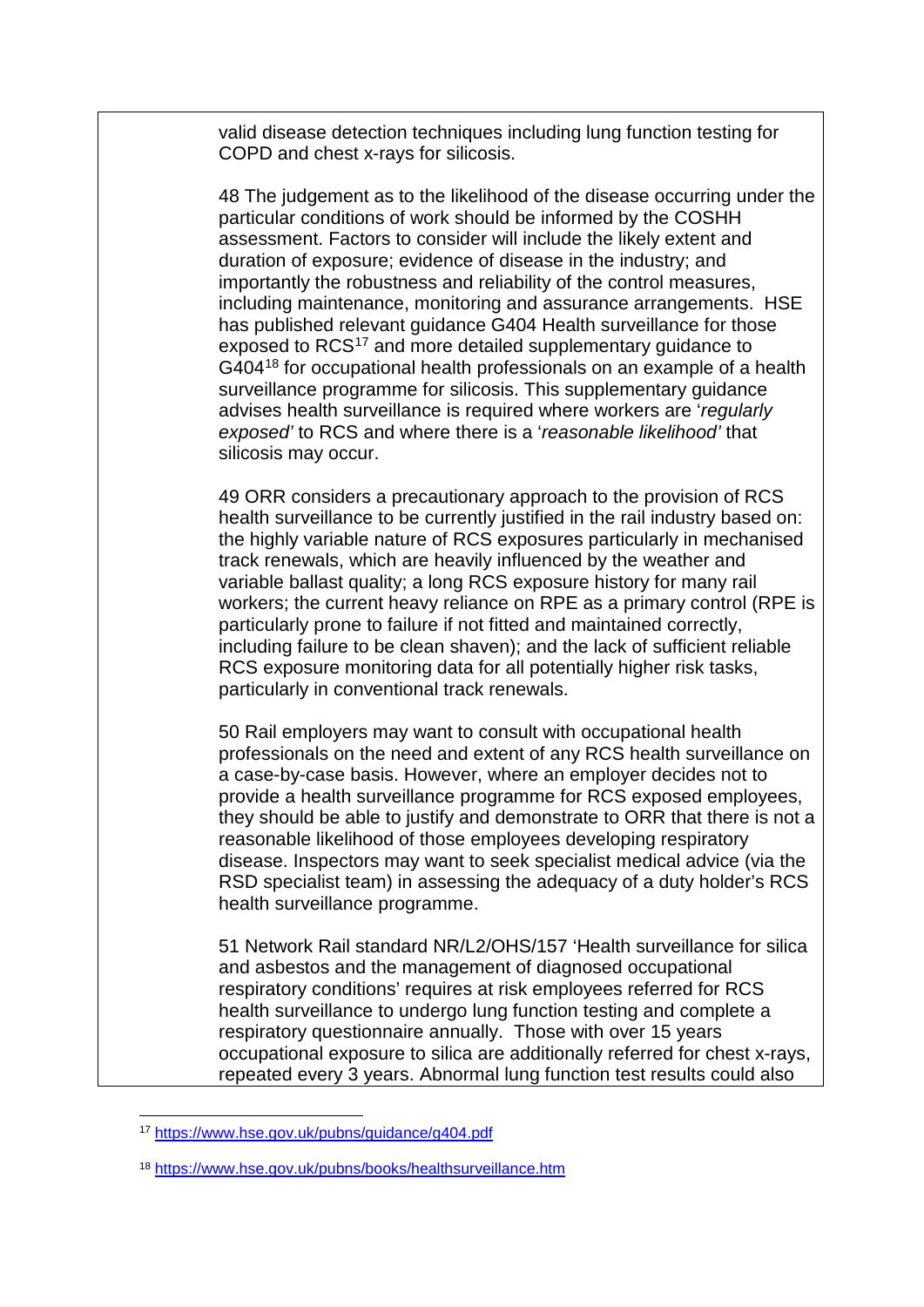trigger further investigation, which might also include chest x-ray. The 15-year exposure 'trigger' for provision of chest x-rays repeated every 3 years thereafter, aligns with the HSE supplementary guidance to G404. Advice regarding the management of employees identified as having RCS related disease is outlined in the [HSE supplementary guidance to](http://www.hse.gov.uk/pubns/books/healthsurveillance.htm)  [G404.](http://www.hse.gov.uk/pubns/books/healthsurveillance.htm)

52 In 2020 Network Rail introduced a new model for delivery of statutory health surveillance by its occupational health provider, including initial telephone assessment to identify any need for onward referral. An update to the 2017 Network Rail standard NR/L2/OHS/157 to reflect these changes is expected.

# **Training and supervision: COSHH Regulation 12**

53 We expect rail employers to provide sufficient training and supervision to ensure that RCS exposed workers understand the risks to their health; the purpose and results of RCS exposure monitoring and health surveillance; what control measures and procedures are needed for specific tasks or activities; how to properly use and maintain the control measures provided; and how to report concerns.

54 Basic awareness of risks from RCS is included in the Sentinel Industry Common Induction<sup>[19](#page-14-0)</sup>competence. From January 2020 Network Rail withdrew the mandatory requirement for ICI competence for those working on Capital Delivery sponsored sites, replacing it with PTS competence (which is to be updated to capture many ICI elements). ICI competence on Sentinel will be retained for those working on LUL and Dockland Light Railway sites.

55 Extensive resources are available on Network Rail Safety Central to support mainline workers and managers to understand the risks $20$  and recognise and manage respiratory hazards<sup>[21](#page-14-2)</sup> including from RCS. A respiratory e-learning package<sup>[22](#page-14-3)</sup> for both RPE users and its in-house face fit testers, has been developed. Dedicated BDWG resources include employee briefings, posters and newsletters; risk matrices to inform ballast handling COSHH assessments; and a reporting form to escalate concerns over 'dusty' ballast.

# **Enforcement considerations**

56 When considering the extent to which the requirements for control of RCS as a carcinogen have been met, inspectors should continue to

 $\overline{a}$ <sup>19</sup> <https://safetycentral.wpengine.com/tools-resources/industry-common-induction-ici/>

<span id="page-14-1"></span><span id="page-14-0"></span><sup>20</sup> <https://safety.networkrail.co.uk/wp-content/uploads/2015/07/Respiratory-Risks-video.mp4>

<span id="page-14-2"></span><sup>21</sup> [https://safety.networkrail.co.uk/healthandwellbeing/employee-information/respiratory](https://safety.networkrail.co.uk/healthandwellbeing/employee-information/respiratory-hazards/)[hazards/](https://safety.networkrail.co.uk/healthandwellbeing/employee-information/respiratory-hazards/)

<span id="page-14-3"></span><sup>22</sup> [https://safety.networkrail.co.uk/healthandwellbeing/employee-information/respiratory](https://safety.networkrail.co.uk/healthandwellbeing/employee-information/respiratory-hazards/respiratory-e-learning-for-network-rail-employees/)[hazards/respiratory-e-learning-for-network-rail-employees/](https://safety.networkrail.co.uk/healthandwellbeing/employee-information/respiratory-hazards/respiratory-e-learning-for-network-rail-employees/)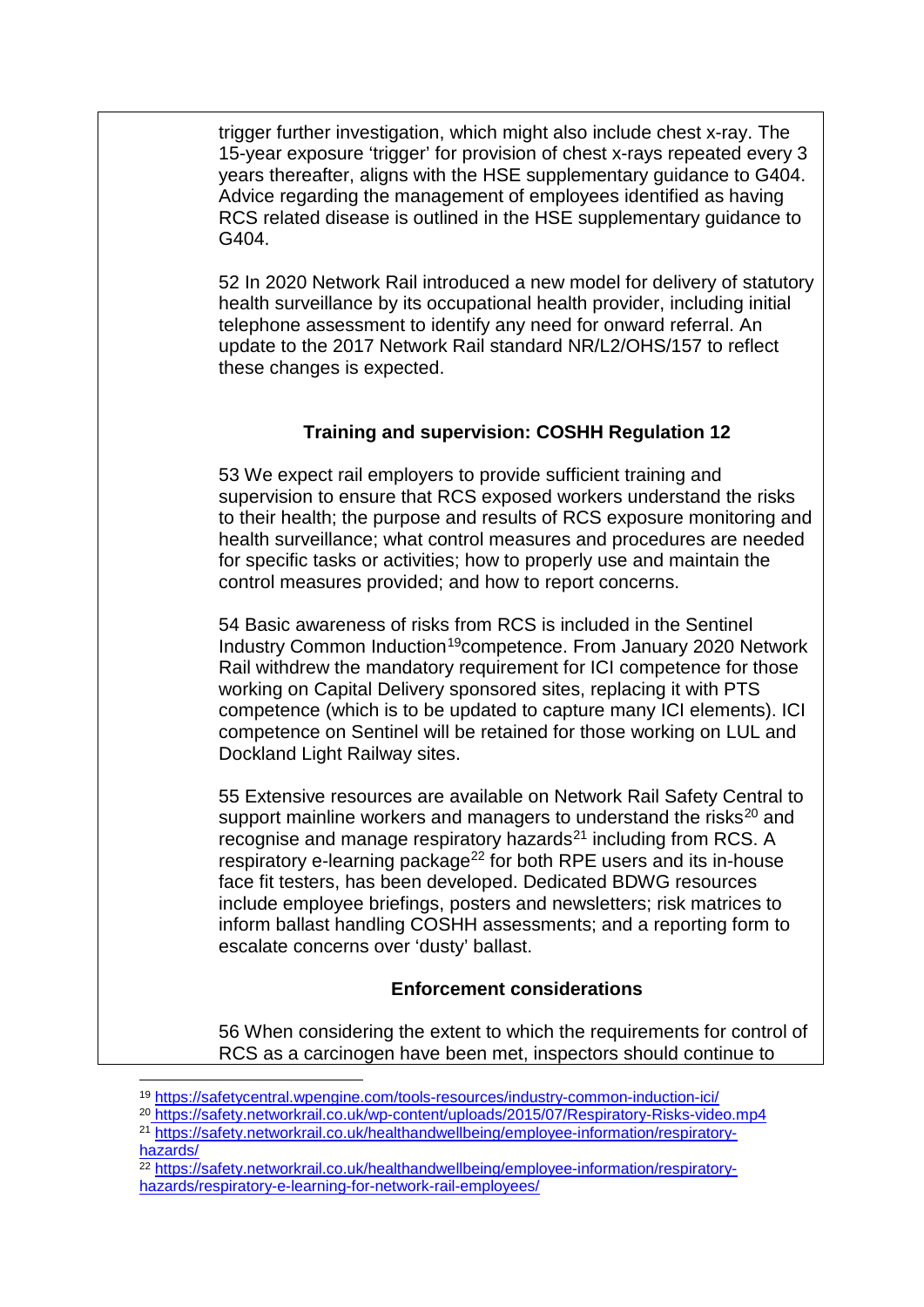adopt a proportionate approach to enforcement which recognises the practical challenges in implementing all of the requirements under COSHH Regulation 7(5) in every case, particularly the storage, handling and disposal of carcinogens in closed labelled containers, and regular cleaning of walls, floors and surfaces. Where specific requirements of Regulation 7(5) can be met in whole or in part, there is an expectation that they are implemented to the extent that they can be, in order to reduce the risks to as low as is reasonably practicable. There is unlikely to be a justification for not implementing those measures where a risk assessment determines that such a control measure is not unreasonable.

57 Inspectors should seek evidence and assurance that proper consideration has been given to the specific requirements for carcinogens under COSHH, and that the most effective protection measures appropriate to the activity and consistent with the risk assessment have been implemented. Based on current industry techniques and equipment used in mechanised track renewals and associated upstream ballast handling tasks, ORR does not consider the requirement for regular cleaning of walls, floors (track bed) and surfaces, and storage and handling of all ballast in closed labelled containers for these tasks to be proportionate or the most effective means of achieving adequate control.

58 ORR enforcement action should target those risk control measures that will have the biggest impact on minimising worker RCS exposures, specifically design improvements including effective engineering dust controls (integral and/or stand-alone), segregation, methods of work, training, suitable RPE, good hygiene, and housekeeping. Reasonably practicable benchmark standards for all these elements of the control hierarchy are set out in this guidance.

59 Prevention and improved plant design should be given proper consideration in the first instance, and should form part of a longer-term plan. In the short term, improvements to both operational and engineering controls, with RPE an interim additional measure, should provide a reasonably practicable means of ensuring adequate control and compliance. Where task-related non-compliance has been identified, underlying management failings should also be identified and addressed.

60 In addition to ORR's general guidance on use of the enforcement management model<sup>[23](#page-15-0)</sup> (EMM), inspectors should also consider the HSE guidance on its application to health risks<sup>[24](#page-15-1)</sup>and to specific hazardous

<span id="page-15-0"></span><sup>23</sup> [https://www.orr.gov.uk/monitoring-regulation/rail/promoting-health-safety/investigation](https://www.orr.gov.uk/monitoring-regulation/rail/promoting-health-safety/investigation-enforcement-powers/enforcement-powers)[enforcement-powers/enforcement-powers](https://www.orr.gov.uk/monitoring-regulation/rail/promoting-health-safety/investigation-enforcement-powers/enforcement-powers)

<span id="page-15-1"></span><sup>&</sup>lt;sup>24</sup> [https://www.hse.gov.uk/foi/internalops/ocs/100-199/130\\_5/](https://www.hse.gov.uk/foi/internalops/ocs/100-199/130_5/)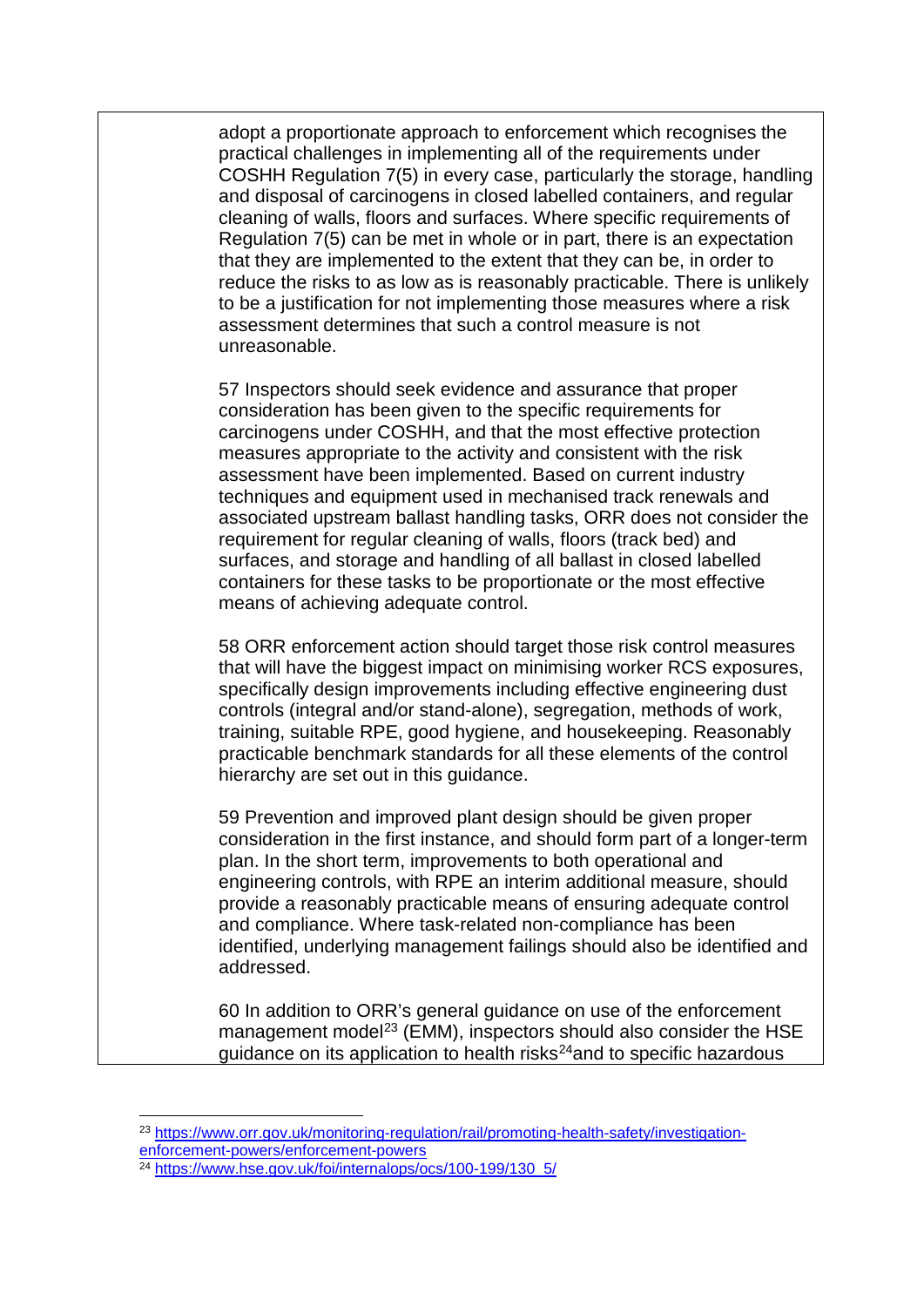substances<sup>[25](#page-16-0)</sup>. HSE operational guidance on inspection and enforcement for construction dust<sup>[26](#page-16-1)</sup>includes relevant enforcement considerations for RCS and the application of the EMM for common RCS construction tasks.

61 Regular exposure to RCS without the appropriate controls can result in serious irreversible disease, so the consequence under the EMM is *serious health effect***,** which is comparable with risk of serious personal injury. The benchmark standard set is *nil or negligible risk* of a serious ill health effect which means exposure reduced to a level proportionate to the health risk. This will only be achieved when all the required technical and procedural control measures are in place and working effectively, including control of RCS dust at source and suitable and adequate RPE where needed for higher risk tasks.

62 The likelihood of serious ill health occurring from RCS exposure will vary depending on the extent and duration of the exposure, as well as how reliable the risk controls are. The risk will generally be greater for those regularly exposed for prolonged periods, although some short duration tasks that can result in very high peak exposures also present a risk, and should be adequately controlled. Reliance on RPE as a primary control can also increase the likelihood of harm, as it is inherently less reliable than engineering controls.

63 HSE enforcement guidance for the stone working/concrete products sectors<sup>[27](#page-16-2)</sup> and for construction dust can inform ORR enforcement decisions for comparable tasks (for example use of hand-held power tools on concrete, brick or stone), and for closing gaps in existing RCS controls. In determining the risk gap, the single casualty table of the EMM should be used, but inspectors will still need to take into account numbers exposed to the risk as part of a proportionate enforcement response. While many of the standards for RCS control are *established* (e.g. HSE guidance on expected RCS controls for construction and manufacturing, forced ventilation in machine cabs, and RCS health surveillance), rail industry guidance from RSSB, Network Rail, LUL and BDWG on dust control for ballast handling are *interpretative.*

64 Inspectors should give initial priority to minimising on-site risk (i.e. the controls and management systems) over monitoring the symptoms (i.e. health surveillance), and focus on those tasks where inadequate control can result in an *extreme or substantial* risk gap under the EMM. Where workers are subject to potentially significant and ongoing RCS exposure, or there is evidence of ill health related to RCS exposure, inspectors should make relevant enquiries and take action as necessary. Health surveillance is important as part of the protective measures required but it cannot be relied upon as the primary means of

<span id="page-16-0"></span><sup>25</sup> [https://www.hse.gov.uk/foi/internalops/ocs/200-299/273\\_19.htm](https://www.hse.gov.uk/foi/internalops/ocs/200-299/273_19.htm)

<span id="page-16-1"></span><sup>26</sup> <https://www.hse.gov.uk/foi/internalops/og/og-00017.pdf>

<span id="page-16-2"></span><sup>27</sup> <https://www.hse.gov.uk/foi/internalops/og/og-00109.pdf>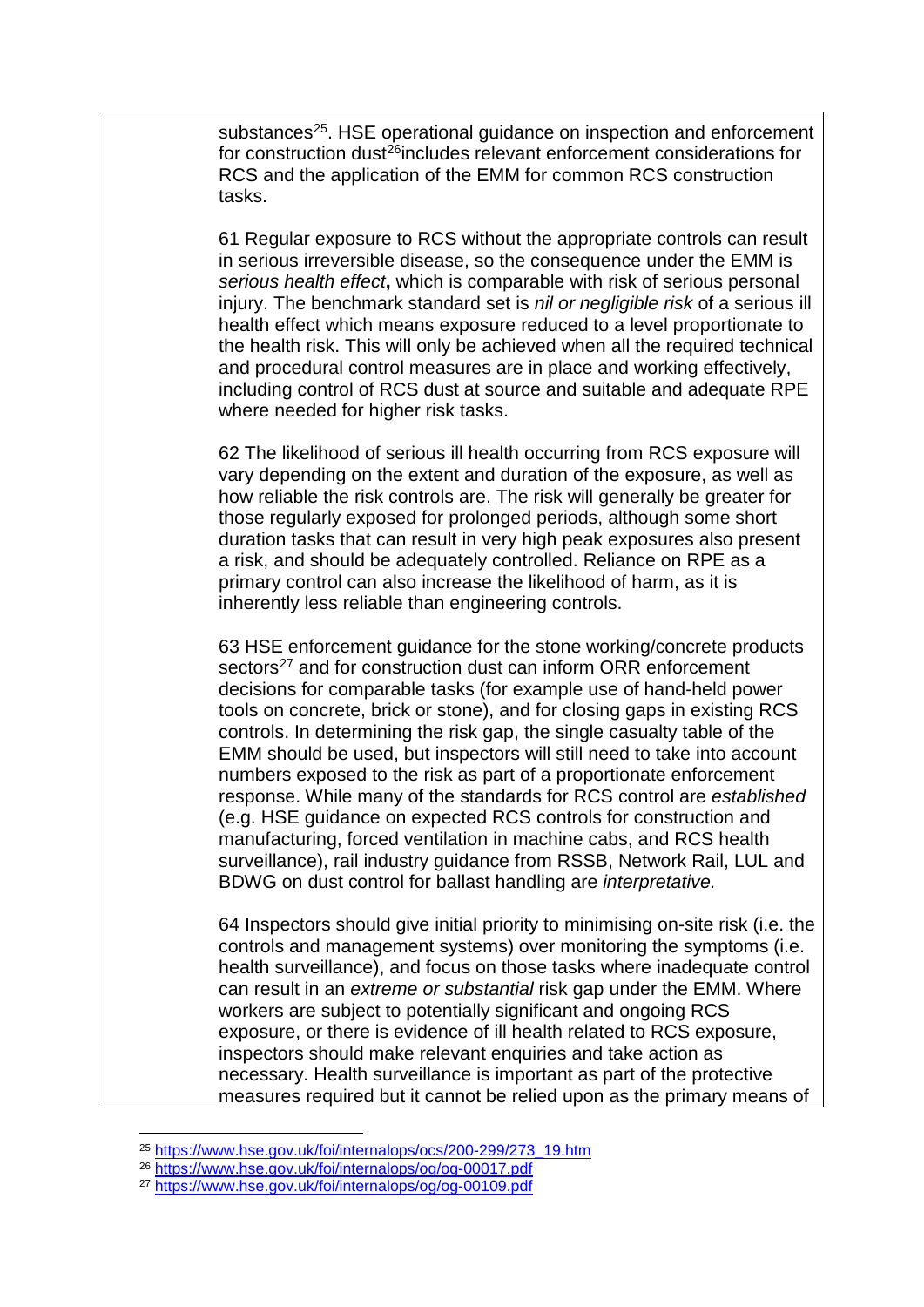protecting the worker. Adequate control of exposure is essential to prevent worker ill health.

65 Some construction type tasks such as cutting concrete kerbs/flags with a cut off saw, grinding mortar, surface grinding/scabbling with high energy hand tools, abrasive blasting of high silica materials, and pneumatic breaking of concrete in an enclosed space can produce very high RCS exposures if no effective controls are applied (giving a *probable* likelihood of a serious ill health effect) and the risk gap is likely to be *extreme*. Mechanised ballast handling in tunnels or other areas of restricted natural ventilation could also result in high exposures if no effective controls are applied (*probable* likelihood), again giving an *extreme* risk gap. Inspectors should deal with these as a priority with consideration to use of Prohibition Notices where there is inadequate control at source and no suitable and adequate RPE. Once any immediate risk has been addressed the objective of any further action should be to ensure that a dutyholder can achieve sustained compliance (e.g. by use of Improvement Notices).

66 It is less straightforward to provide an enforcement steer for mainline mechanised track renewals on open track, which is highly variable in nature and duration, and heavily influenced by weather conditions and ballast quality. Available exposure monitoring data show the potential for exposures significantly above the WEL for some higher risk tasks on high output and conventional track renewals sites particularly in dry conditions, suggesting a *probable* likelihood of serious health effect, but the bulk of the available RCS exposure monitoring data point towards a *possible* or *remote* likelihood. It is particularly difficult to make a numerical distinction between a possible and a remote likelihood given the known variability in RCS exposures even for the same task. A robust and precautionary approach for RCS as a recognised carcinogen would suggest a *possible* likelihood and *substantial* risk gap for mechanised track renewals. On-going improvements in engineering control across renewals operations should progressively reduce the likelihood of harm under EMM to those working alongside, but this has yet to be fully demonstrated by exposure monitoring results.

67 In many cases, the Initial Enforcement Expectation (IEE) for ballast handling tasks carried on outdoors is most likely to be an Improvement Notice. Strategic and duty holder factors should be applied to inform enforcement decisions as normal. Inspectors should take account of previous ORR advice given to duty holders on RCS control: for Network Rail High Output, Capital Delivery and many of its principal contractors, this will be substantial. Where there are ineffective technical or operational controls for RCS dust, inspectors should look to secure the urgent provision of suitable RPE for those working near sources of RCS dust, as an absolute minimum, and give consideration to enforcement of further improved controls using technical and organisational means.

68 For lower risk ballast handling tasks, where there is good evidence